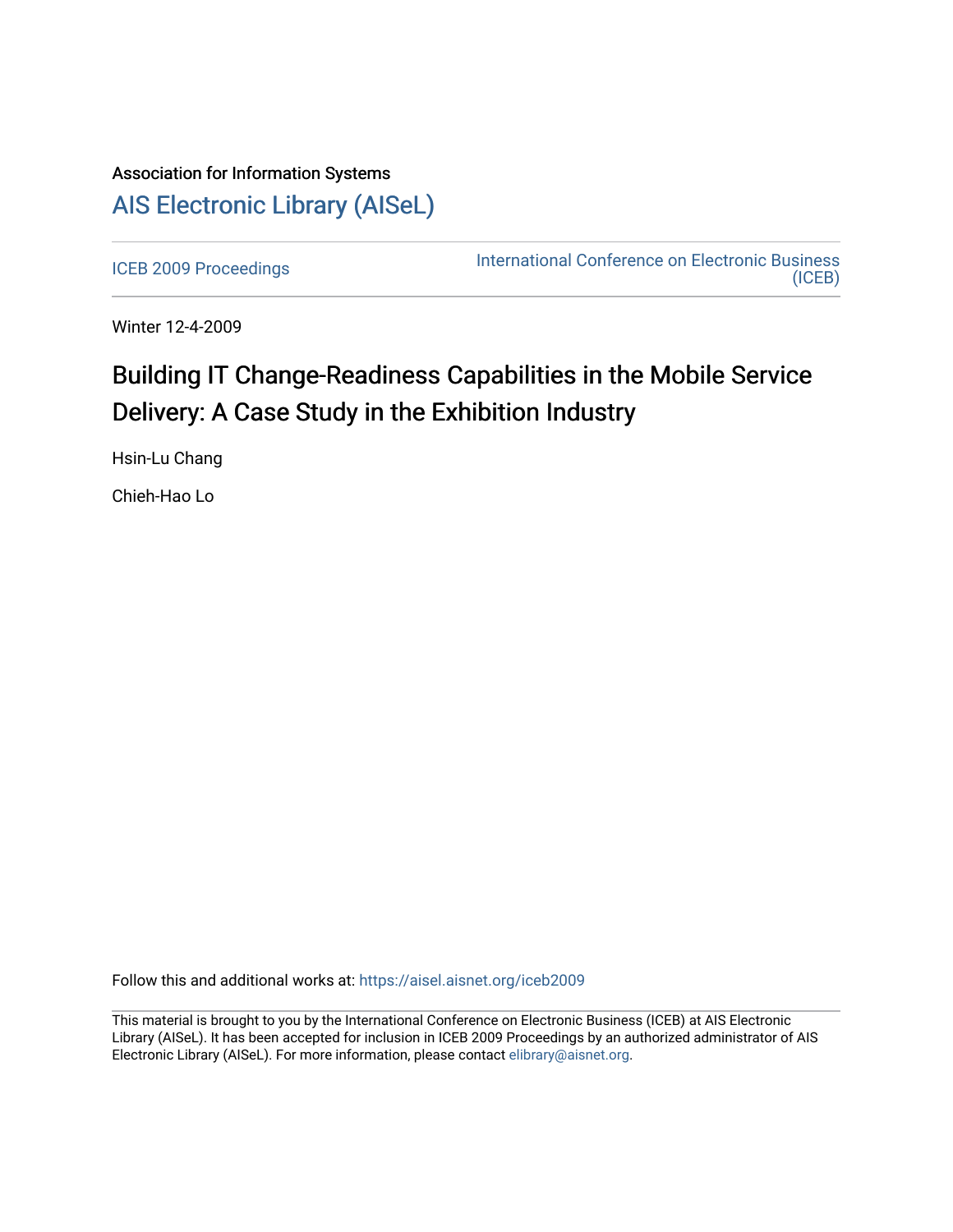# **BUILDING IT CHANGE-READINESS CAPABILITIES IN THE MOBILE SERVICE DELIVERY: A CASE STUDY IN THE EXHIBITION INDUSTRY**

Hsin-Lu Chang<sup>1</sup>, Chieh-Hao Lo<sup>2</sup> Department of Management Information System National Chengchi University, Taiwan  $\frac{1}{2}$ hchang@mis.nccu.edu.tw; <sup>2</sup>97356023@nccu.edu.tw

## **Abstract**

The mobile technology is applied in more and more aspects in our life. It is used not only in communication, but also business activities. As the great progress of wireless transmission, commercial information can be delivered to one's handheld devices immediately, no matter where he or she is. Many companies attempt to introduce such convenient technology as their new strategy to perform their real-time services. Individual-oriented information delivery is also a beneficial function for these companies. This research will examine the organization star-model to find out the critical factors how an organization successfully adopts mobile technology. In-depth interviews will be provided for validation.

**Keywords:** Organizational Transformation, Mobile Technology, Change-ready IT Capability, U2EX

#### **Research Objective**

Mobile technology nowadays has played a more and more important role in our daily life. Almost everyone has at least one kind of handheld devices, such as cellular phones, notebooks, and PDAs. This circumstance creates a huge and potential service market. Mobile service has some advantages to offer users more helpful functions. First of all, mobile technology makes user have the real-time ability to receive information and transact their business everywhere. Second, people are no longer constrained by time or place to deal with their transactions because of using the wireless transmission technology. Furthermore, it makes possible that service providers can deliver location-based and individual-based services, i.e. customization services, to their customers. Many companies are trying actively to adopt mobile technology in order to change their business capabilities and be more competitive in their industries.

The goal of this research is to verify the star-model of an organization and modify the contents of the five elements. The reformed model can help us determine the critical factors and solutions of these five dimensions in an organization transformation which is caused by adopting mobile technology as a new strategy. Specifically speaking,

this research examines the following two questions:

- (a) What are the design elements of an organization which adopts mobile information system to build change-ready capabilities?
- (b) How can such designs improve managerial effectiveness of organizational transformations?

### **Research Framework**

This framework defines the capabilities of an organization and classifies them into five components (see Figure 1): (1) strategy: change-ready IT capability, (2) structure, (3) process, (4) people, and (5) reward system. There must be some organizational changes when a new IT is adopted to deliver new service. The framework determines the change-ready IT capabilities which an organization need to execute the strategy successfully. Structure and process redesign is necessary for efficient business operation and service delivery. Furthermore, employees should be integrated and trained different skills for their smooth work in the new organization. A good reward system, however, always encourages employees to work hard and to be loyal to their organization.



Figure1. The star-model of change-ready IT capability

#### **Literature Review**

The design starts from the star-model which developed by Galbraith [10] and Lawler [18]. They defined the five elements and conceptualized what capabilities an organization should have to be more effective and efficient. Clark, Cavanaugh, Brown and Sambamurthy [7] used their own experiences in an IS organization to reform the star-model and defined change-ready IT capabilities in strategy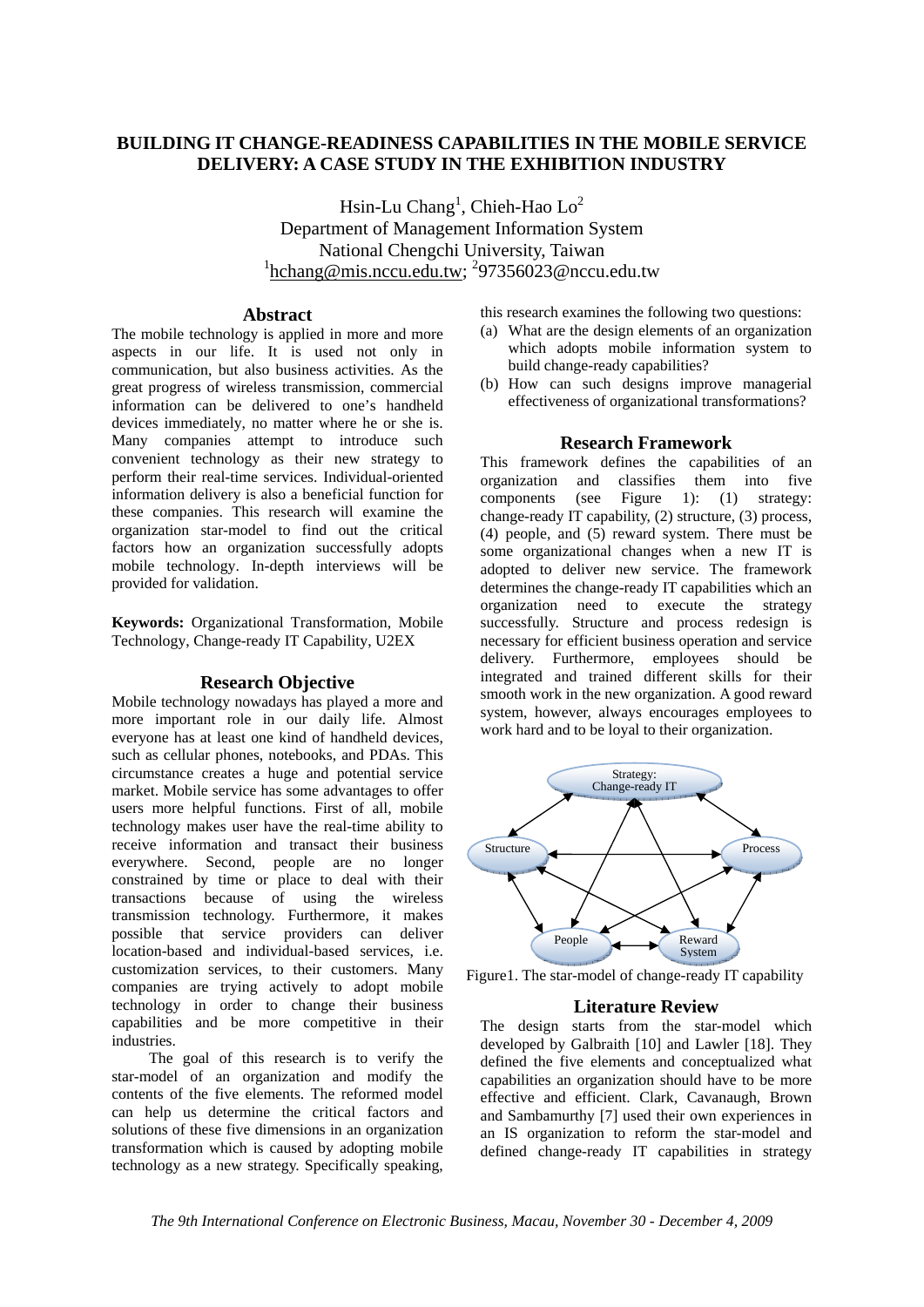dimension. They also described what to do in organizational change to achieve different capabilities in the other dimensions.

The strategy component is graphically drawn at the top of the model. The core and organizational capabilities define the fundamental abilities of an organization [19]. IT capabilities enhance competitive agility by IT-based products, services, and business applications [4] [5] [18], and strategic information system (SIS) is one of the important information systems to achieve them [25]. Dynamic capabilities [9] [12] [23] [24] [27] make organizations change their business behaviors rapidly to accommodate to the changeable market. The leader should as well as rethink his role of the organization, and how he can lead it to success [2] [3] [6] [17] [20].

Organization structure redesign is necessary to be more effective [1]. A functional team which is composed of employees from different departments is significant in present companies [7] [10] [17] [22]. Processes among teams or departments show how they collaborate and their relationships [11] [16]. A good integrator has to communicate and coordinate teams to make sure the missions going smoothly [7].

Besides, an integrator needs to survey and integrate the existing skills, decide the required skills, and set up training plans for other employees [13] [15] [22]. However, a good reward system, which establishes flexible pay measurement based on one's performance, is always a good way to encourage employees work hard and be loyal to their organizations [5] [7] [14] [18] [26].

#### **Research Plan**

We chose MICE (Meetings, Incentives, Conventions, and Exhibitions) industry to test our reformed design. The exhibition department of TAITRA (Taiwan External Trade Development Council) is developing a new wireless communication platform in the new-built Taipei World Trade Center Nangang Exhibition Hall. This project, as known as U2EX, allows exhibitors to deliver customized marketing messages to their clients, and clients to search information about the exhibition via the specific handheld devices. We will schedule three in-depth interviews with the representatives of MICE industry. The interviews will focus on their business capabilities before and those after executing U2EX project. We will classify the interview data to map to our model. We will include some of their customers in our follow-up sessions if necessary.

#### **Deliverable**

The final deliverable is first to examine the star-model for an organization transformation in MICE industry, and find out the critical capabilities when a new mobile IT strategy is adopted. It also

defines the items needed to be done and processes about how to finish these goals in the five dimensions. Change-ready capabilities are the most important subjects in this research. The reformed model will assist companies to be a guidance of organization transformation when mobile service delivery is chosen as their strategy.

#### **References**

- [1] Barley, S. R., The Alignment of Technology and Structure through Roles and Networks, *Administrative Science Quarterly*, March 1990, Vol. 35 Issue 1, p61-103.
- [2] Bass, B. M., *Transformational Leadership: Industrial, Military, and Educational Impact*, Mahwah, NJ: Lawrence Erlbaum Associates, 1997.
- [3] Bass, B. M. & Avolio, B. J. eds., *Improving Organizational Effectiveness through Transformational Leadership*, New York: Sage, 1994.
- [4] Bhatt, G. and Grover, V., Types of Information Technology Capabilities and Their Role in Competitive Advantage: An Empirical Study, *Journal of Management Information Systems*, Vol. 22, No. 2, Fall 2005, pp. 253-277.
- [5] Bowen, D. E., Ledford, G. E., and Nathan, B. R., Hiring for the Organization, Not the Job, *Academy of Management Executive*, November 1991, Vol. 5 Issue 4, pp. 35-51.
- [6] Burns, J. M., *Leadership*, Harper & Row: New York, 1978.
- [7] Clark, C. E., Cavanaugh, N. C., Brown, C. V., and Sambamurthy, V., Building Change-Readiness Capabilities in the IS Organization: Insights From the Bell Atlantic Experience, *MIS Quarterly*, December 1997, Vol. 21 Issue 4, pp. 425-455.
- [8] Clarke III, I., Emerging Value Propositions for M-commerce, *Journal of Business Strategies*, Fall 2008, Vol. 25 Issue 2, pp. 41-57.
- [9] Eisenhardt, K. M. and Martin, J. A., Dynamic Capabilities: What Are They? *Strategic Management Journal*, October/November 2000, pp.1105-1121.
- [10] Galbraith, J. R., *Designing Organizations: An Executive Briefing on Strategy, Structure, and Process*, Jossey-Bass Publishers, San Francisco, 1995.
- [11] Ghoshal, S. and Bartlett, C. A., Changing the Role of Top Management: Beyond Structure to Processes, *Harvard Business Review*, January/February 1995, Vol. 73 Issue 1, pp. 86-96.
- [12] Grant, R. M., Prospering in Dynamically-Competitive Environments: Organizational Capability as Knowledge Integration, *Organization Science*, July/August 1996, Vol.